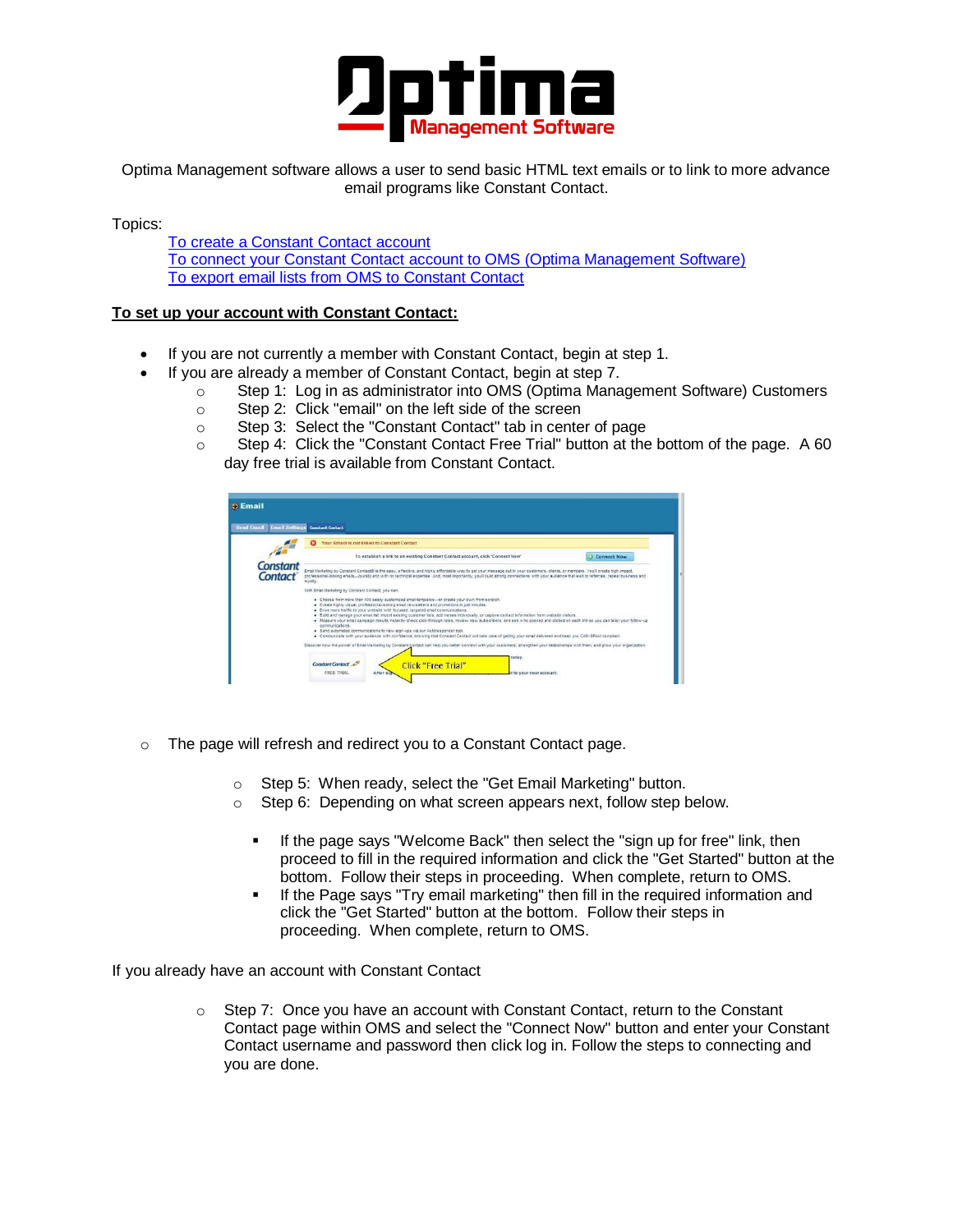

Your software should now be connected to Constant Contact and you should see a confirmation that your school is linked to OMS.

| <b>Send Email</b> | <b>Email Settings Constant Contact</b>         |                    |
|-------------------|------------------------------------------------|--------------------|
|                   | Your School is linked to Constant Contact<br>c |                    |
|                   | Constant Contact Username: jeffsgarlata        | <b>Remove Link</b> |
|                   |                                                |                    |

#### <span id="page-1-0"></span>**When uploading an email list from OMS (Optima Management Software) to Constant Contact:**

Currently you can only upload list from 1 area of OMS. We will be adding the feature to many other reports as well.

#### \***NOTES:**

Only contacts with valid email addresses will go into list.

Duplicate email addresses will only be entered one time under the first submitted name.

Ex. Family members with same email address will only be listed under one name. If a student has "unsubscribed" from your mailing previously, they will be imported however they will be listed as "Unsubscribed" and you will not be able to email them until they "subscribe" again.

#### **To Export a list to Constant Contact:**

- Click "Reports" on the left of the screen.
- Next click "Mailing list".
- Select your desired criteria for your mailing list.
- Click "Submit".
- Once the page displays a page with a label layout for addresses, at the top of the page you should see a Constant Contact export line.